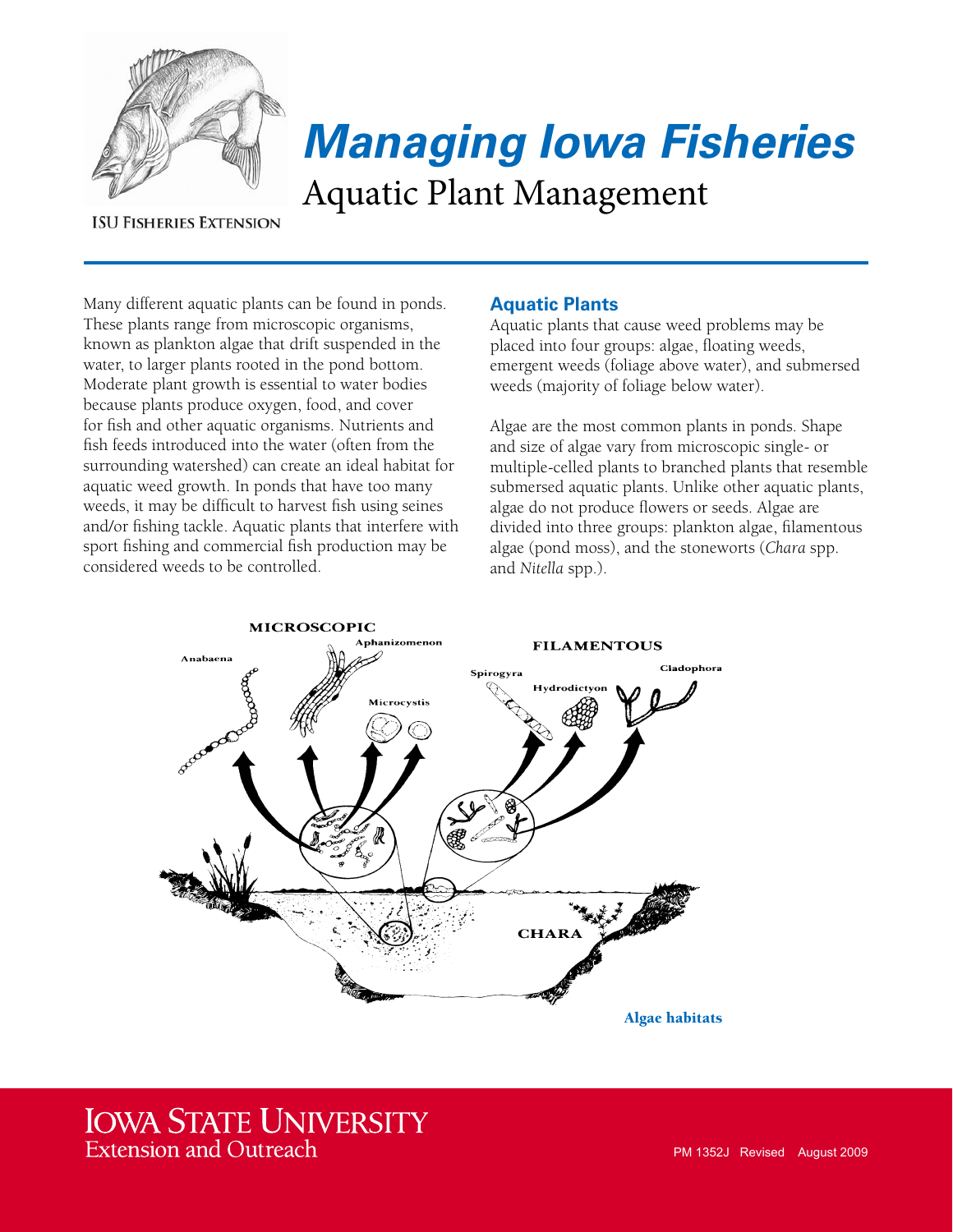

Plankton algae produce most of the dissolved oxygen in a pond and are essential to fish survival. In the presence of sunlight, green plants release oxygen as a byproduct of photosynthesis. At night, plants and other pond organisms consume oxygen. Because of this diurnal cycle, oxygen concentrations are lowest at dawn and highest in the mid-afternoon. Cycle imbalances can lead to oxygen depletion and subsequent fish death.

Floating weeds float in or on the surface of the water and obtain their nutrients from the water rather than from soil. Duckweed (*Lemna minor and Spirodela polyrhiza*) and watermeal (*Wolffia spp.*) are examples of common floating weeds.

Emergent weeds are rooted to the pond bottom, but have stems, leaves, and flowers that extend above the water surface. They primarily grow on the shoreline and in shallow water up to 10 feet deep. Common emergent weeds are cattails (*Typha spp.*), rushes (*Juncus spp.*), and arrowhead (*Sagittaria spp.*).

Submersed aquatic weeds grow under and up to the water surface. Most submersed weeds have flowers and seedheads that extend above the surface of the water. Examples of common submersed weeds include coontail (*Cerato-phyllum spp.*), pondweed (*Potamogeton spp.*), and water milfoil (*Myriophyllum spp.*).

#### **Management Methods**

Aquatic plant control is a management plan that incorporates preventive methods (proper pond construction and maintenance), biological methods (grass carp [*Ctenopharyngodon idella*]), mechanical (physical removal), cultural methods, and the use of labeled aquatic herbicides. Developing an aquatic weed management plan depends on correctly identifying the problem weed(s) and selecting control methods that are compatible with efficient pond usage, e.g., sport fishing, aquaculture, animal watering, or swimming.

#### **Preventive Methods**

It is easier and less costly to prevent weed problems than it is to control them once they develop. Careful pond site selection, proper pond construction, and watershed practices are the first steps in preventing aquatic weed problems.

For example, rooted aquatic weeds and algae usually begin growing in shallow water (less than two feet deep). Edges of new and existing ponds should be deepened so shallow water areas are minimized. However, families with young children should be cautious about increasing these depths.



Decreasing the pond water level exposes shallow areas to freezing temperatures and drying that can effectively limit certain types of submersed weeds. For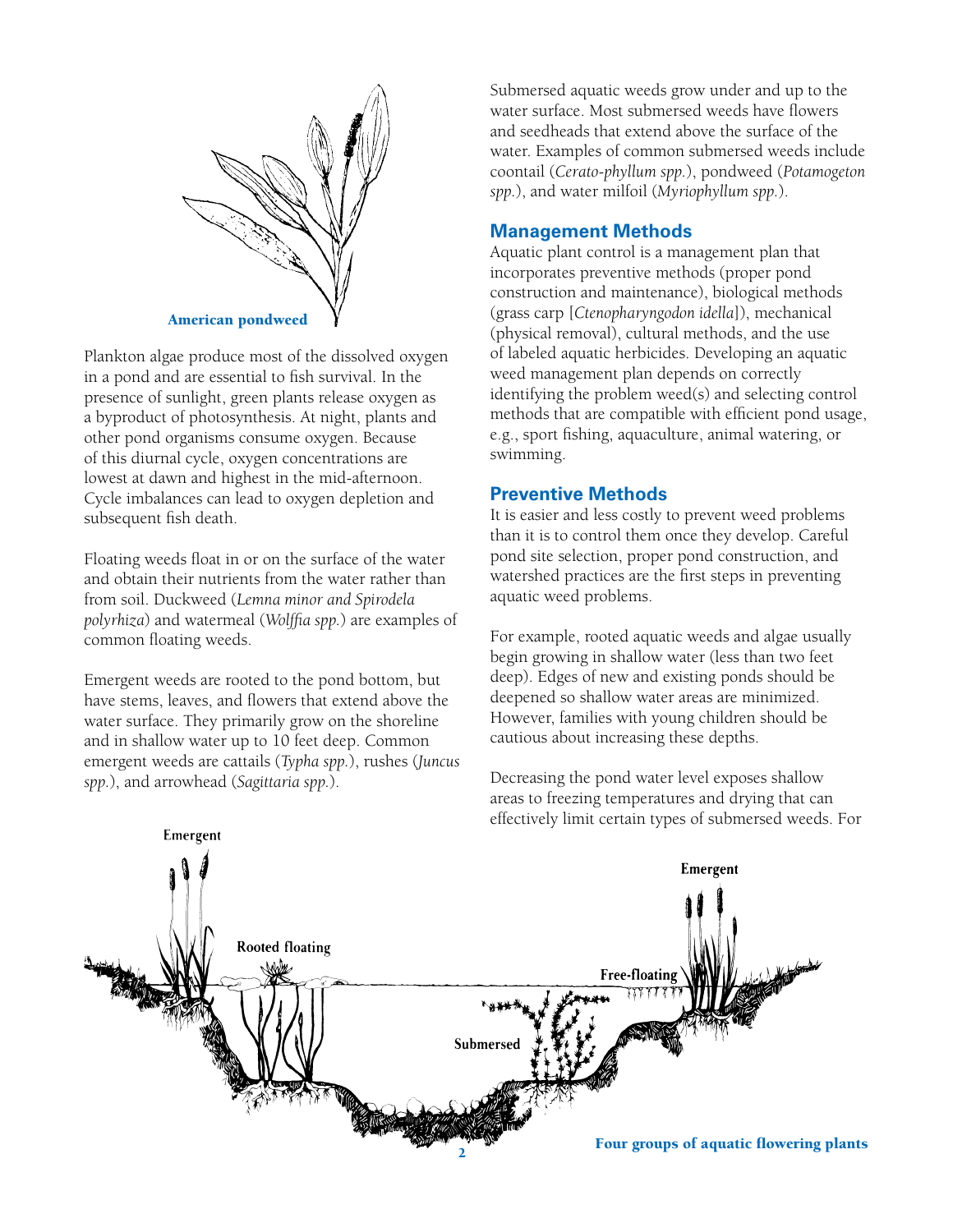a drawdown to be effective, the water level should be lowered in the late fall and not allowed to refill until the early spring. Some plants, e.g., cattail (*Typha* spp.), are tolerant to drawdown and cannot be controlled by this method (table 1).

## **Biological Control Methods**

The grass carp is a practical and economical way to control certain types of pond weeds. Grass carp effectively control submergent weeds with tender, succulent vegetation, such as coontail and water milfoil. They are, however, ineffective in controlling weeds that have tough, woody vegetation, e.g., water lily and cattail. The current stocking recommendation for Iowa ponds is four to five fish per surface acre. This number may need to be increased in ponds that have a rich and productive plant fauna. Initial plant control should be noticed 18 months after initial stocking. If the pond already has a large prey base, such as largemouth bass, the landowner should stock eightinch long or longer grass carp to enable them to escape predation. Biologists have noted that the complete control of aquatic plants by grass carp may result in a pond with intense plankton algae population—intense green coloration.

#### **Mechanical Methods**

Various types of aquatic weed cutters and harvesters have been developed for canals and large reservoirs. Use of these machines is not practical in small fish ponds. Early manual removal of weeds by seining or raking can prevent some weed problems.

## **Cultural Control**

Altering the environment, or cultural control, can be used to manage aquatic weeds. Examples of cultural control for aquatic weeds include the following:

- 1. Shorelines can be lined with rocks or other riprap to prevent both erosion and the establishment of aquatic weeds.
- 2. Winter drawdowns control many submersed and rooted floating weeds (table 1). This technique involves removing water to expose shallow areas to drying and freezing conditions. Drawdown is achieved with structures built to control water flow into the pond, lake, or ditch; the installation of siphoning systems to lower the water level; or naturally as a result of receding shorelines during periods of low rainfall. Winter drydowns also dry and compact sediment, which deepens the body of water.
- 3. Covering bottom sediments with black plastic can control submersed weeds on a small scale. Black plastic works well with boat docks and swimming

#### Table 1. Effect of winter drawdown on aquatic plant species.

Susceptible to drawdown: Arrowhead (*Sagittaria heterophylla*) Bladderwort (*Utricularia vulgaris*) Largeleaf pondweed (*Potamogeton amplifolius*) Pickerelweed (*Pontedaria cordata*) Spikerush (*Eleocharis acicularis*) Water lily (*Nymphaea tuberosa*) Watershield (*Brasenia schreberi*)

Tolerant to drawdown: Bulrush (*Scirpus validus*) Cattail (*Typha latifolia*) Leafy pondweed (*Potamogeton foliosus*) Richardson's pondweed (*Potamogeton richardsonii*) Water smartweed (*Polygonum natans*)

From Illinois Pesticide Applicator Training Manual 39-6

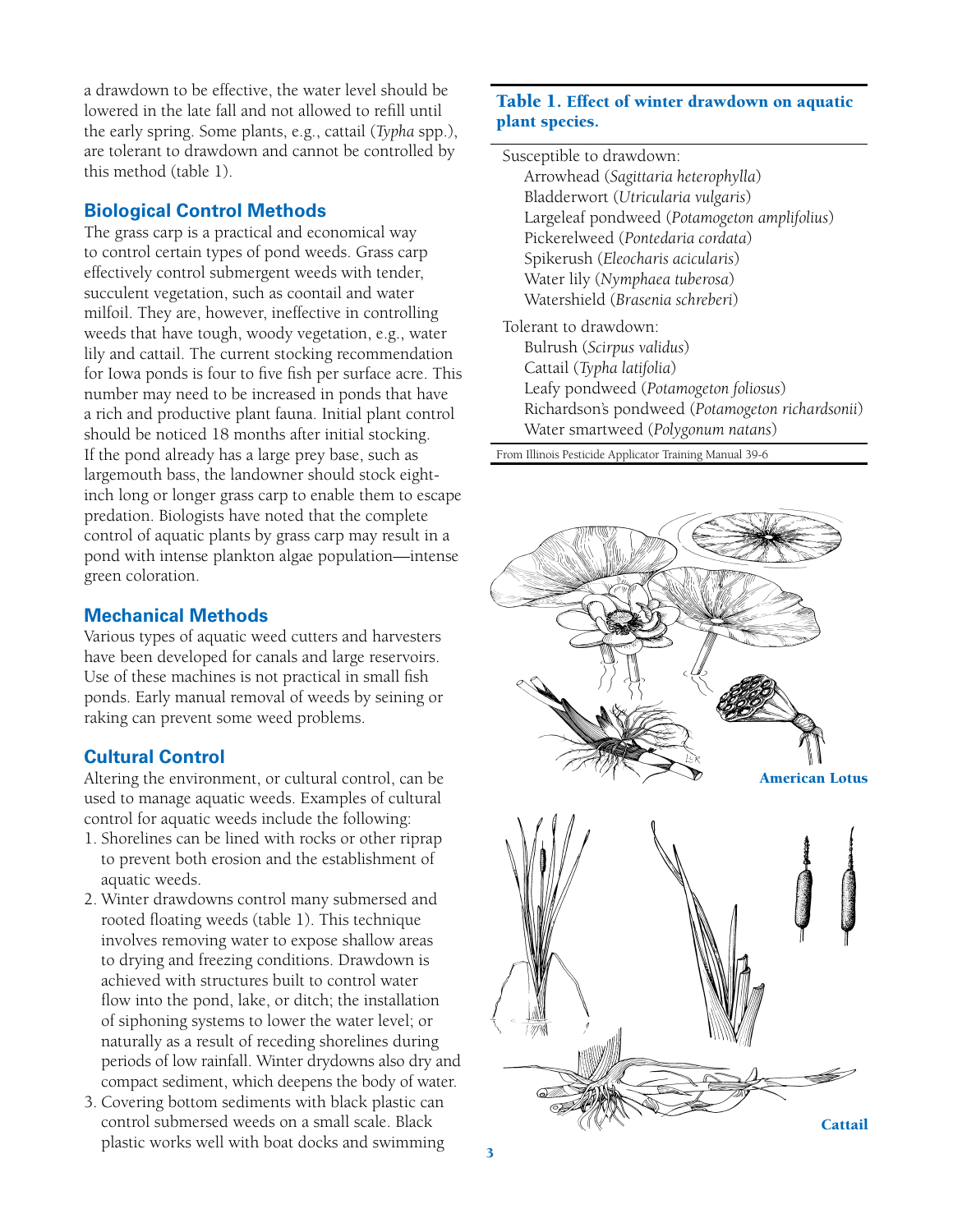

.<br>© P

**Watermeal** 

beaches. Plastic usually is installed during impoundment construction, drawdown, or ice cover and is weighted with sand or gravel. 4. Nontoxic dyes, which act as light screens, inhibit

- submersed plant growth. For example, the blue dye Aquashade absorbs light that otherwise would be used for photosynthesis. Aquashade is applied easily, disperses readily, and reduces growth of plants at depths greater than two feet. Dye concentration must be maintained throughout the growing season, so its use is limited to ponds with no outflow. Also, it must be applied before weeds emerge in the spring; once weeds reach the water surface, the dye has little effect. In this region, an initial application and a midseason application are suggested.
- 5. Aeration can be beneficial to water bodies, but its effects in controlling aquatic plants (algae and vascular) has not been demonstrated adequately. Two types of aerating equipment exist. One injects air into anaerobic (oxygen-depleted) water or pumps bottom water to the surface where it is mixed with air and reintroduced to the bottom of the lake. Simpler aeration devices agitate surface waters and are used to maintain levels of dissolved oxygen. Aeration benefits deep lakes with anaerobic bottom waters by opening up new water areas for fish and preventing the lake from becoming completely anaerobic in the summer or winter.

## **Chemical Control Methods**

Herbicides may be used to control plants in commercial fish ponds. The first step in successful chemical control is accurately identifying the problem plant. Plant identification assistance is available through Iowa State University Extension and Iowa Department of Natural Resources offices. After the plant has been identified, a herbicide that is labeled for



Coontail



Water milfoil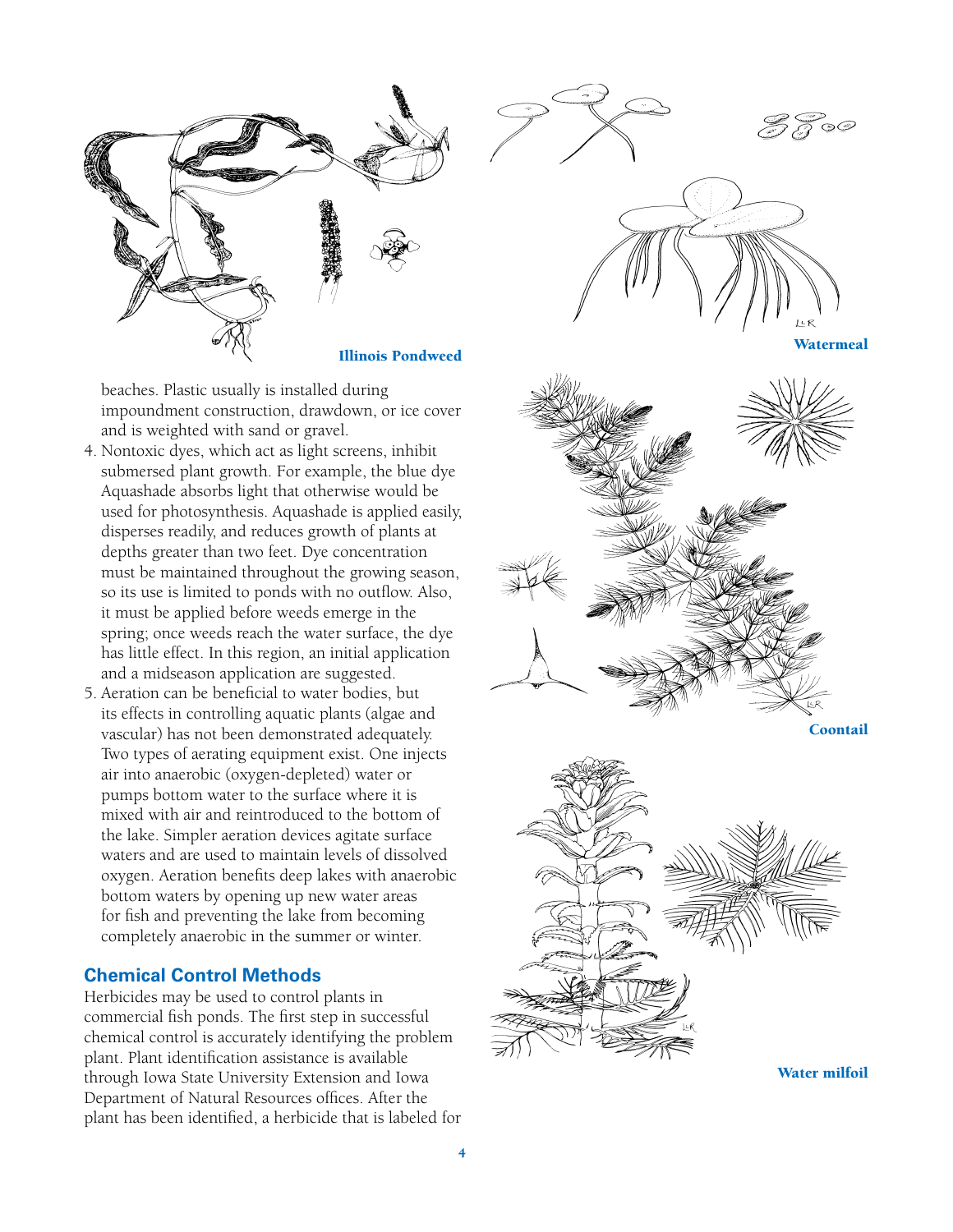aquatic use may be selected (tables 2 and 3). However, the user must read and fully understand the herbicide label **before** applying the herbicide to the pond.

#### **Choosing an application method**

The herbicide application method depends on the herbicide formulation and target weed species. Many herbicides are applied directly from the container (ready for use); others need to be diluted with water before application.

Treatment of large areas requires mechanical sprayers or spreaders and a poser boat to ensure adequate distribution of the chemical. Sprayable herbicide formulations can be applied with hand-held or mechanical pressurized sprayers or a boat bailer. Injecting the chemical near the outboard motor propwash aids in dispersion. Hand-operated or mechanical rotary spreaders can apply granular or pelleted formulations. Soluble crystals, e.g., copper sulfate, may be placed in burlap bags and dragged or suspended in the water until they dissolve.

Surfactants enhance the spreading, wetting, and penetrating characteristics of selected foliar-applied herbicides, e.g., diquat, glyphosate. Add them according to individual product label directions. Surfactants are not recommended for submersed weed control treatments.

## **Calculating herbicide dosage**

Always apply an aquatic herbicide at the rate suggested on its label. Applying excessive herbicide does not improve weed control. It does, however, increase treatment costs and may increase the risk of injury to fish. Conversely, applying less than the recommended rate usually does not offer adequate weed control.

Prior to herbicide application, the size of the body of water, and often the average water depth, must be determined. Some herbicides are applied per surface acre, some per acre-foot, and some as a total water volume treatment.

#### **Considerations before selecting a herbicide**

Aquatic herbicide use is complicated by water entering and leaving an impoundment caused by springs, streams, run-off, overflow pipes, and emergency spillways. Fresh water that enters an impoundment may dilute the chemical until it is no longer effective, and overflow of treated water may kill plants in nontarget areas or pollute streams and other ponds or lakes.



Eurasian water milfoil





Also consider the projected use of the treated water when selecting chemicals. Restrictions on the use of treated water for human and livestock consumption, swimming, turf irrigation, and food and forage crops, as well as on the consumption of fish from treated water, are specific to each herbicide. Table 4 lists restrictions on the use of water treated with aquatic herbicides. Because restriction listings for specific herbicides may change, always read label instructions prior to use.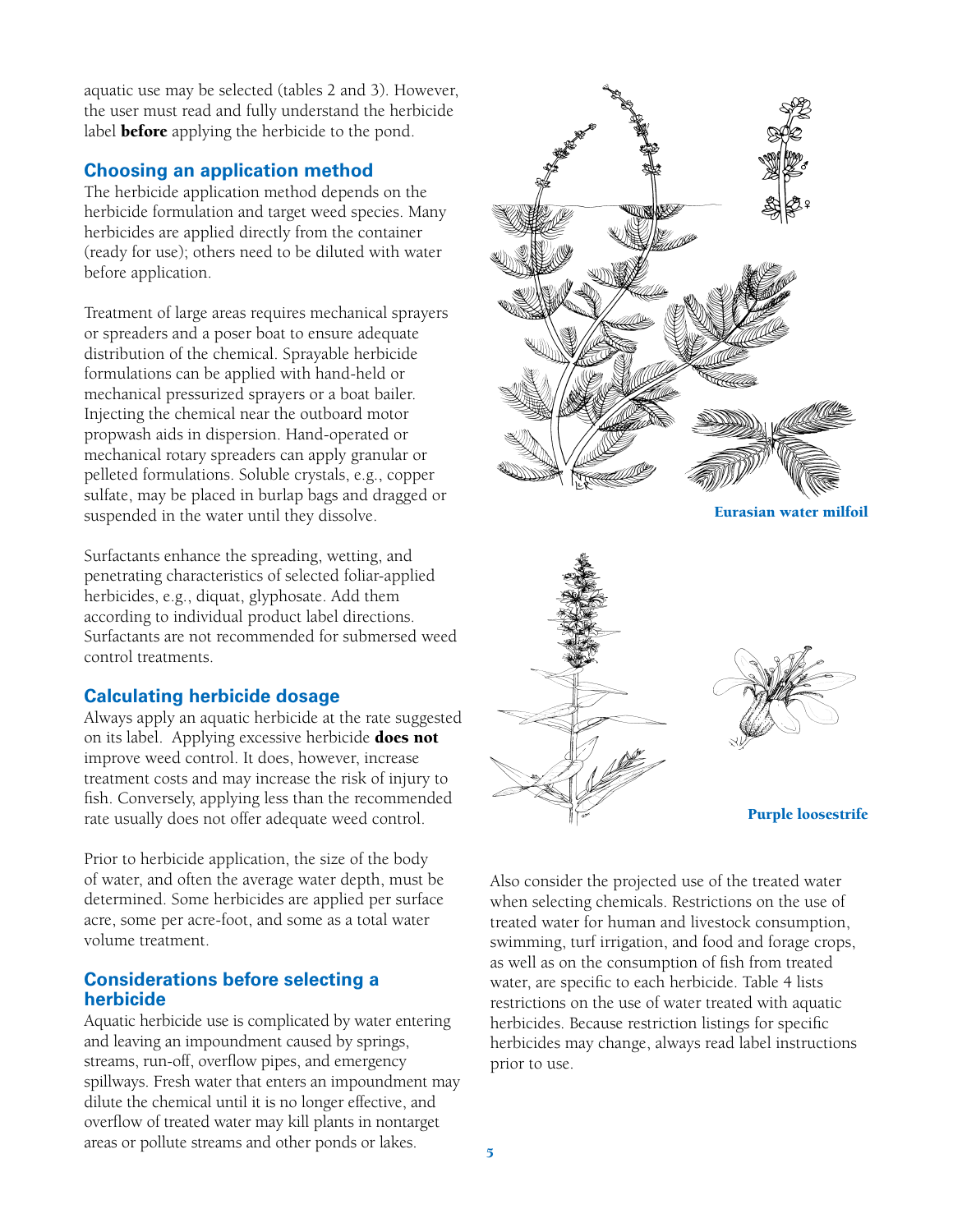#### Table 2. Response of common aquatic weeds to herbicides.

| <b>Aquatic Herbicides</b>                |                               |                               |                           |                |                           |                         |  |  |  |  |  |  |
|------------------------------------------|-------------------------------|-------------------------------|---------------------------|----------------|---------------------------|-------------------------|--|--|--|--|--|--|
|                                          | copper<br>complexes<br>copper |                               |                           |                |                           |                         |  |  |  |  |  |  |
| Aquatic group and weed                   | sulfate                       | $2,4-D$                       | diquat                    | endothall      | fluridone                 | glyphosate              |  |  |  |  |  |  |
|                                          |                               |                               |                           |                |                           |                         |  |  |  |  |  |  |
| Algae                                    | ${\bf E}$                     | $\rm P$                       | ${\bf P}$                 | $\rm P$        | $\rm P$                   |                         |  |  |  |  |  |  |
| planktonic<br>filamentous                | E                             | $\mathbf P$                   | E                         | G <sup>1</sup> | $\mathbf P$               | ${\bf P}$<br>${\bf P}$  |  |  |  |  |  |  |
|                                          | $\mathbf E$                   | ${\bf P}$                     | G                         | G <sup>1</sup> |                           |                         |  |  |  |  |  |  |
| chara (musk grass, musk weed)<br>nitella | E                             | $\mathbf P$                   | G                         | G <sup>1</sup> | ${\bf P}$<br>$\rm P$      | $\rm P$<br>${\bf P}$    |  |  |  |  |  |  |
|                                          |                               |                               |                           |                |                           |                         |  |  |  |  |  |  |
| Floating Plants                          |                               | G <sup>2</sup>                | ${\bf E}$                 |                |                           |                         |  |  |  |  |  |  |
| bladderwort                              | $\mathbf{P}$                  |                               |                           |                | $\mathbf E$               |                         |  |  |  |  |  |  |
| duckweeds                                | $\rm P$<br>$\mathbf P$        | G <sup>3</sup><br>$\mathbf E$ | G<br>E                    | ${\bf P}$      | E<br>$\overline{P}$       |                         |  |  |  |  |  |  |
| water hyacinth                           |                               |                               |                           |                |                           | G                       |  |  |  |  |  |  |
| watermeal                                | $\mathbf P$                   | ${\bf P}$                     | $P-F$                     |                | $F-G$                     |                         |  |  |  |  |  |  |
| Emergent Plants                          |                               |                               |                           |                |                           |                         |  |  |  |  |  |  |
| American lotus                           | $\rm P$<br>$\mathbf P$        | $\mathbf E$                   | $\rm P$                   | ${\bf P}$      | $\boldsymbol{\mathrm{F}}$ | G                       |  |  |  |  |  |  |
| arrowhead                                |                               | $\mathbf E$                   | G                         | G              |                           | ${\bf E}$               |  |  |  |  |  |  |
| buttonbush                               | $\rm P$                       | $\mathbf E$                   | $\boldsymbol{\mathrm{F}}$ | ${\bf P}$      | $\rm P$                   | G                       |  |  |  |  |  |  |
| cattails                                 | $\mathbf P$                   | G                             | G                         | ${\bf P}$      | $\mathbf F$               | E                       |  |  |  |  |  |  |
| water lily                               | $\mathbf P$                   | $\mathbf E$                   | ${\bf P}$                 |                | $\mathbf E$               | $\mathbf E$             |  |  |  |  |  |  |
| maidencane                               | $\mathbf P$                   | $\rm P$                       | $\mathbf F$               |                | $\mathbf F$               | $\mathbf E$             |  |  |  |  |  |  |
| pickerelweed                             | $\overline{P}$                | G                             | G                         |                | ${\bf P}$                 | $\mathbf F$             |  |  |  |  |  |  |
| pond edge annuals                        | $\mathbf P$                   |                               | G                         | $\mathbf P$    | $\mathbf F$               | $\mathbf E$             |  |  |  |  |  |  |
| sedges and rushes                        | $\mathbf P$                   | $\boldsymbol{\mathrm{F}}$     | $\mathbf F$               |                | $\rm P$                   | G                       |  |  |  |  |  |  |
| slender spikerush                        | $\mathbf P$                   |                               | G                         |                | G                         | ${\bf P}$               |  |  |  |  |  |  |
| smartweed                                | $\overline{P}$                | $\mathbf E$                   | $\mathbf F$               |                | $\mathbf F$               | $\overline{\mathrm{E}}$ |  |  |  |  |  |  |
| spatterdock                              | $\mathbf P$                   | $\mathbf E$                   | $\rm P$                   |                | E                         | $G-E$                   |  |  |  |  |  |  |
| watershield                              | $\rm P$                       | $\mathbf E$                   | ${\bf P}$                 | $\rm P$        | G                         | G                       |  |  |  |  |  |  |
| water primrose                           | $\mathbf P$                   | $\mathbf E$                   | $\mathbf F$               | $\mathbf P$    | $\mathbf F$               | ${\bf E}$               |  |  |  |  |  |  |
| willows                                  | $\mathbf P$                   | E                             | $\mathbf F$               |                | ${\bf P}$                 | $\mathbf E$             |  |  |  |  |  |  |
| Submersed Plants                         |                               |                               |                           |                |                           |                         |  |  |  |  |  |  |
| broadleaf water milfoil                  | $\mathbf P$                   |                               | E                         | $\mathbf E$    | E                         | ${\bf P}$               |  |  |  |  |  |  |
| coontail                                 | $\mathbf P$                   | G                             | ${\bf E}$                 | $\mathbf E$    | ${\bf E}$                 | ${\bf P}$               |  |  |  |  |  |  |
| elodea                                   | ${\bf P}$                     |                               | ${\bf E}$                 | $\mathbf F$    | ${\bf E}$                 | ${\bf P}$               |  |  |  |  |  |  |
| eurasian water milfoil                   | ${\bf P}$                     | ${\bf E}$                     | ${\bf E}$                 | $\mathbf E$    | ${\bf E}$                 | ${\bf P}$               |  |  |  |  |  |  |
| fanwort                                  | $\mathbf{P}$                  | $\rm F$                       | G                         | $\mathbf E$    | $\mathbf E$               | ${\bf P}$               |  |  |  |  |  |  |
| naiads                                   | $\rm P$                       | $\mathbf F$                   | E                         | $\mathbf E$    | ${\bf E}$                 | $\rm P$                 |  |  |  |  |  |  |
| parrotfeather                            | ${\bf P}$                     | $\mathbf E$                   | $\mathbf E$               | $\mathbf E$    |                           | $\mathbf F$             |  |  |  |  |  |  |
| pondweeds (Potamogeton)                  | ${\bf P}$                     | ${\bf P}$                     | G                         | ${\bf E}$      | $\mathbf E$               | ${\bf P}$               |  |  |  |  |  |  |

E = excellent control; G = good control; F = fair control; P = poor control<br>  $^{1}$  Hydrothol formulations only<br>  $^{2}$  Granular 2,4-D formulations<br>  $^{3}$  Liquid ester formulations only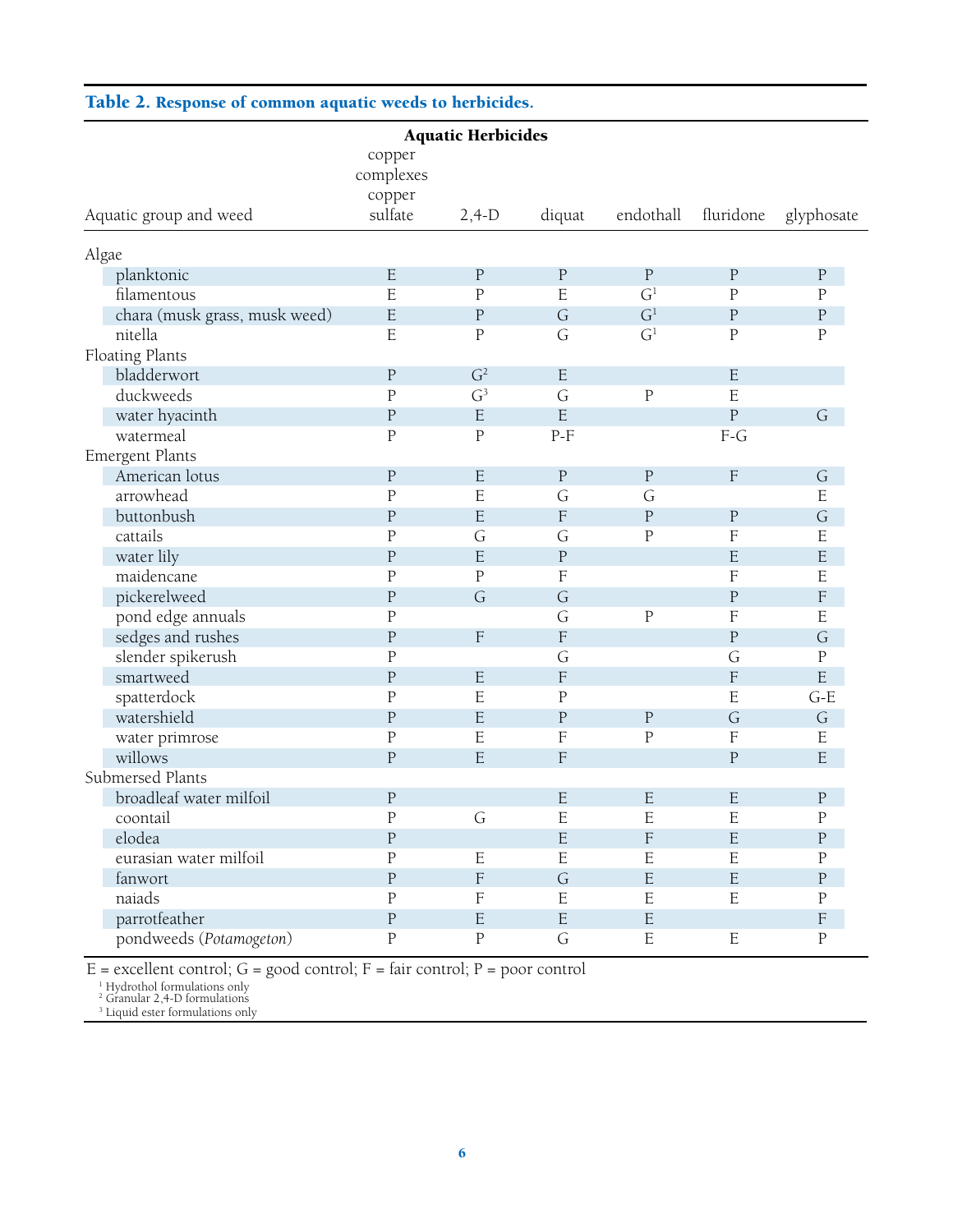#### Table 3. Aquatic herbicides.

#### Copper sulfate (various trade names)

Copper sulfate is primarily used to control algae. It is a contact herbicide and quickly kills sensitive algal species. However, copper can interfere with gill function and if improperly used can be toxic to fish. But the majority of fish kills due to copper sulfate treatment are primarily caused by a massive algae kill and subsequent oxygen depletion problems.

The effectiveness and safety of copper sulfate is determined by water alkalinity and temperature. In waters with an alkalinity less than or equal to 50 ppm, the rate of copper sulfate needed to control algae can be toxic to fish. Treatment at water alkalinities of less than or equal to 20 ppm is extremely risky. In high alkalinity waters (less than or equal to 250 ppm), copper sulfate quickly precipitates out and is not effective for algae control. The toxicity of copper sulfate to fish increases as water temperature increases and pH decreases. Avoid copper sulfate applications during hot summer months.

#### Chelated copper (Komeen, K-Tea, others)

Copper that is held in an organic complex is known as chelated copper. Chelated copper formulations do not readily precipitate in high alkalinity waters, but stay in solution and remain active longer than copper sulfate. Chelated copper is less corrosive to application equipment than copper sulfate. Due to its enhanced solubility, chelated copper generally is used at rates slightly lower than copper sulfate. Chelated copper formulations are slightly less toxic to fish than copper sulfate. However, in waters with low alkalinity (less than or equal to 20 ppm), or in water with an alkalinity of less than or equal to 50 ppm that contains trout, chelated copper use is extremely risky, particularly during the hot summer months.

#### 2,4-D (various trade names)

2,4-D is a translocated herbicide that is available as a granular or liquid formulation. Granular 2,4- D controls submersed plants such as coontail (*Ceratophyllum demersum*) and emergent plants such as water lily (*Nymphaea* spp.). Liquid formulations of 2,4-D are used to control floating plants, such as water hyacinth (*Eichhornia crassipes*), and several emergent plants. 2,4-D is available as ester or amine formulations, which are slightly better for aquatic applications. However, the liquid ester formulation is more toxic to fish than the amine. The granular ester form is safer to use in aquatic applications. There are numerous uses for 2,4-D, but only those labeled for aquatic systems use are legal to use.

#### Diquat (Weedtrine-D, Diquat, Herbicide-H/A)

Diquat is a contact herbicide that can be used as a "pour-in" treatment for submersed plant and filamentous algae control, or as a foliar application for duckweed (*Lemna minor* and *Spirodela polyrhiza*) control. An approved nonionic surfactant is required when diquat is used as a foliar application. Diquat is tightly bound to clay micelles and is not effective for plant control in muddy water. Diquat quickly kills plants and should be used as a partial pond treatment for dense vegetation.

#### Endothall (Aquathol, Hydrothol)

Two different salts of endothall are used for aquatic weed control. A dipotassium salt is available as a granular or liquid formulation by the trade name of Aquathol. Hydrothol is available as a liquid or granular formulation and is a mono (N,N-dimethylalkylamine) salt of endothall. Aquathol and Hydrothol vary considerably in their safety to fish and plant control spectrum. Hydrothol is more toxic to fish. Consequently, Aquathol generally is used in fish ponds. Hydrothol controls algae (filamentous and stoneworts) and many submersed plants. Aquathol controls many submersed plants, but is not effective for algae control. Both Aquathol and Hydrothol are contact herbicides and may be used on a spot or partial pond treatment basis.

#### Fluridone (Sonar)

Fluridone controls most submersed and emergent plants and is available as a liquid or pelleted formulation. Liquid formulations also may be used to control duckweed. Fluridone is a translocated herbicide that slowly kills plants over a 30- to 90-day period. The slow action of fluridone generally prevents the occurrence of plant decomposition-induced oxygen problems. Floridone is not effective as a spot treatment. The entire pond must be treated to control the target plant species.

#### Glyphosate (Rodeo, Pondmaster)

Glyphosate is a foliar applied, translocated herbicide that is used to control most shoreline vegetation and several emergent plants, such as spatterdock (*Nuphar luteum*). Glyphosate translocates from the treated foliage to underground storage organs such as rhizomes. Applications at the flowering or fruiting stage of perennial plants are generally more effective than earlier applications due to better translocation to underground plant parts. An approved nonionic surfactant should be used with glyphosate (Rodeo formulations only). Rainfall occurring within six hours of application will reduce the effectiveness of glyphosate.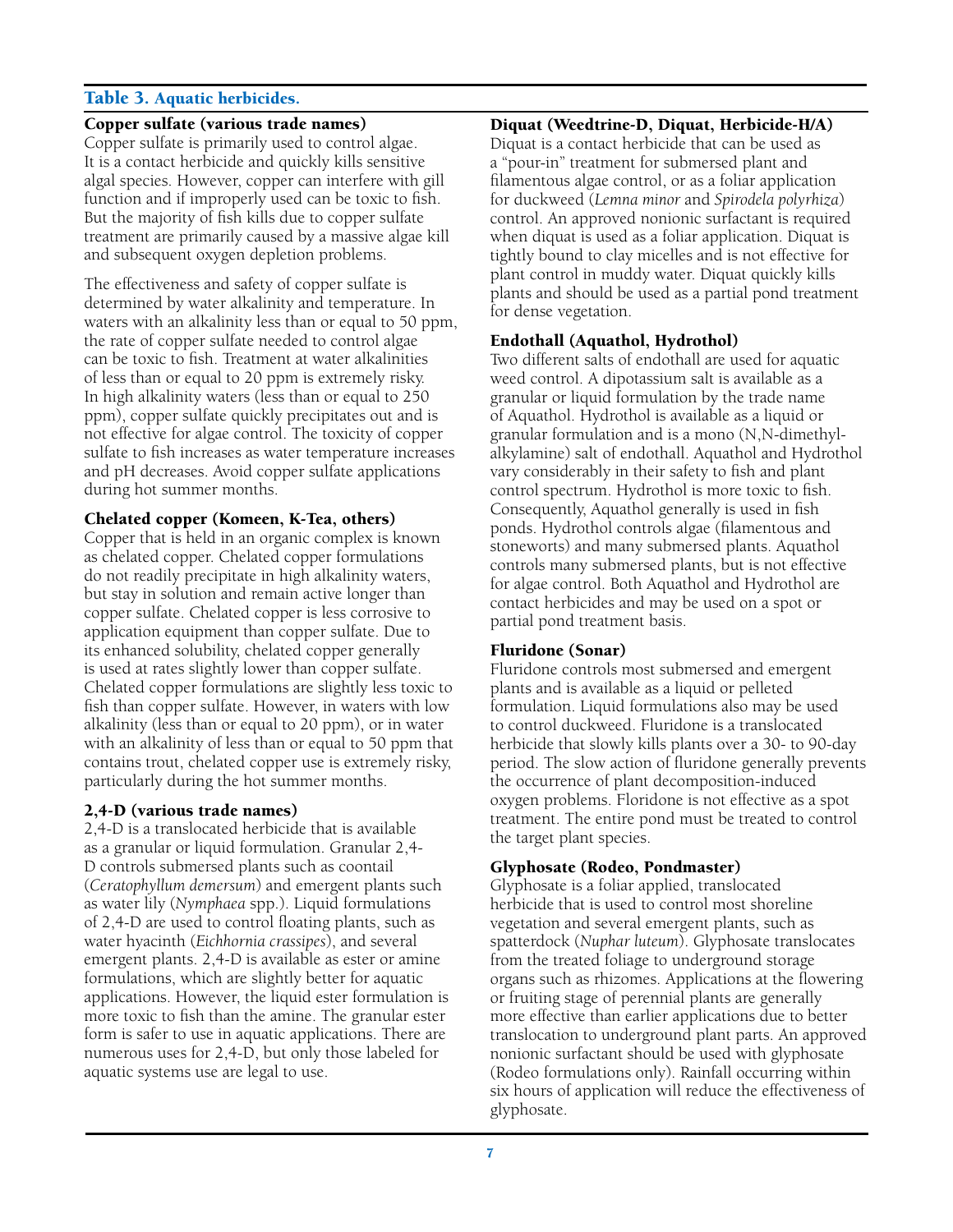#### Table 4. General aquatic weed control water use restrictions<sup>1</sup> (number of days after treatment before use)

| <b>Common Name</b>          | drinking | Human | fish<br>swimming consumption dairy |          | <b>Animal Drinking</b><br>livestock | turf             | crops    | Irrigation agricultural<br>sprays |
|-----------------------------|----------|-------|------------------------------------|----------|-------------------------------------|------------------|----------|-----------------------------------|
| copper sulfate <sup>2</sup> |          |       |                                    |          |                                     | $\left( \right)$ |          |                                   |
| copper complexes            | 0        |       |                                    |          |                                     |                  |          |                                   |
| $2,4-D$                     | *        | *     | $\ast$                             | *        | *                                   | *                | $\ast$   | *                                 |
| diquat                      | *        | *     | $\ast$                             | *        | *                                   | $\ast$           | *        | *                                 |
| endothall                   | $7 - 14$ |       |                                    | $7 - 14$ | 7-14                                | $7 - 14$         | $7 - 14$ | 7-14                              |
| fluridone <sup>3</sup>      |          |       |                                    |          |                                     | 30               | 30       | 30                                |
| glyphosate <sup>4</sup>     |          |       |                                    |          |                                     | $\Omega$         |          |                                   |

1 Algae control may result in fish kill due to oxygen depletion if herbicides are applied to large areas, if dissolved oxygen levels are low or, if fast acting contact herbicides are used (diquat, copper sulfate, etc.). Similar hazards exist when large masses of vascular plants or floating weeds are rapidly killed with herbicides.

2 If water is used for drinking, the elemental copper concentration should not exceed 1.0 ppm (e.g., 4.0 ppm copper sulfate).

3 Do not apply within 0.25 mile of any potable water intakes.

4 Do not apply within 0.5 mile upstream of potable water intakes.

\*Water restrictions vary with formulation and rate. Read the label.

Note: Labels change periodically. The end user must read the label at the time of purchase and before using the product.

When to treat aquatic weeds. Herbicides do not affect aquatic weeds when water is cold and weed growth is slow. Do not treat water until its temperature has risen to at least 65°F. Treat for algae control before vegetative growth is great. Treatment works best when only 5 to 10 percent of the water surface is covered with algae. Treat emergent and submersed plants when they are growing rapidly, up to early bud stage. Optimum application dates for most emergent and submersed plants and algae lie between May 1 and June 15 in Iowa, depending on the year. Spray cattails when they are in the flowering or fruiting stage.

*Complete control of weeds with aquatic herbicides during the summer may cause fish kills due to decreased oxygen levels associated with decomposing plants.* It is best to treat only 25 to 30 percent of a pond's area at one time, waiting three to four weeks between applications. Applications made during the late spring, while water temperatures are relatively cool (the cooler the water, the more oxygen contained), will reduce this risk.

#### What to expect from herbicide control.

Herbicide control may last longer than other weed control methods, but do not expect a weed-free condition the year after it is applied. Retreatment the same year may be necessary for aquatic plants that are difficult to control, such as duckweed, brittle, and slender naiads. Herbicide also may remove predominate species, eliminating the competition for other tolerant species that consequently flourish in the open environment.

#### Common reasons for herbicide failure.

- 1. Not reading herbicide label.
- 2. Misidentification of weed species.
- 3. Rate miscalculation.
- 4. Adverse weather—rainstorms or high winds that dilute herbicides.
- 5. Water conditions—high turbidity, low water temperatures, and high calcium can chemically or physically interfere with herbicide action.
- 6. Weed regrowth or appearance of new weeds.
- 7. Improper timing of application—too late or too early.
- 8. Rapid water exchange causing chemical dilution.

If used correctly and according to label restrictions, aquatic herbicides pose little threat to the environment or the public. However, these materials may become toxic to humans, livestock, and nontarget organisms if applied at excessive rates. Herbicides may be toxic if taken internally. Avoid direct contact with chemicals. If herbicide comes in contact with skin, immediately wash it off with water. If it is taken internally, consult the product label for first-aid information and immediately see a physician. Carefully read and follow all pesticide label directions.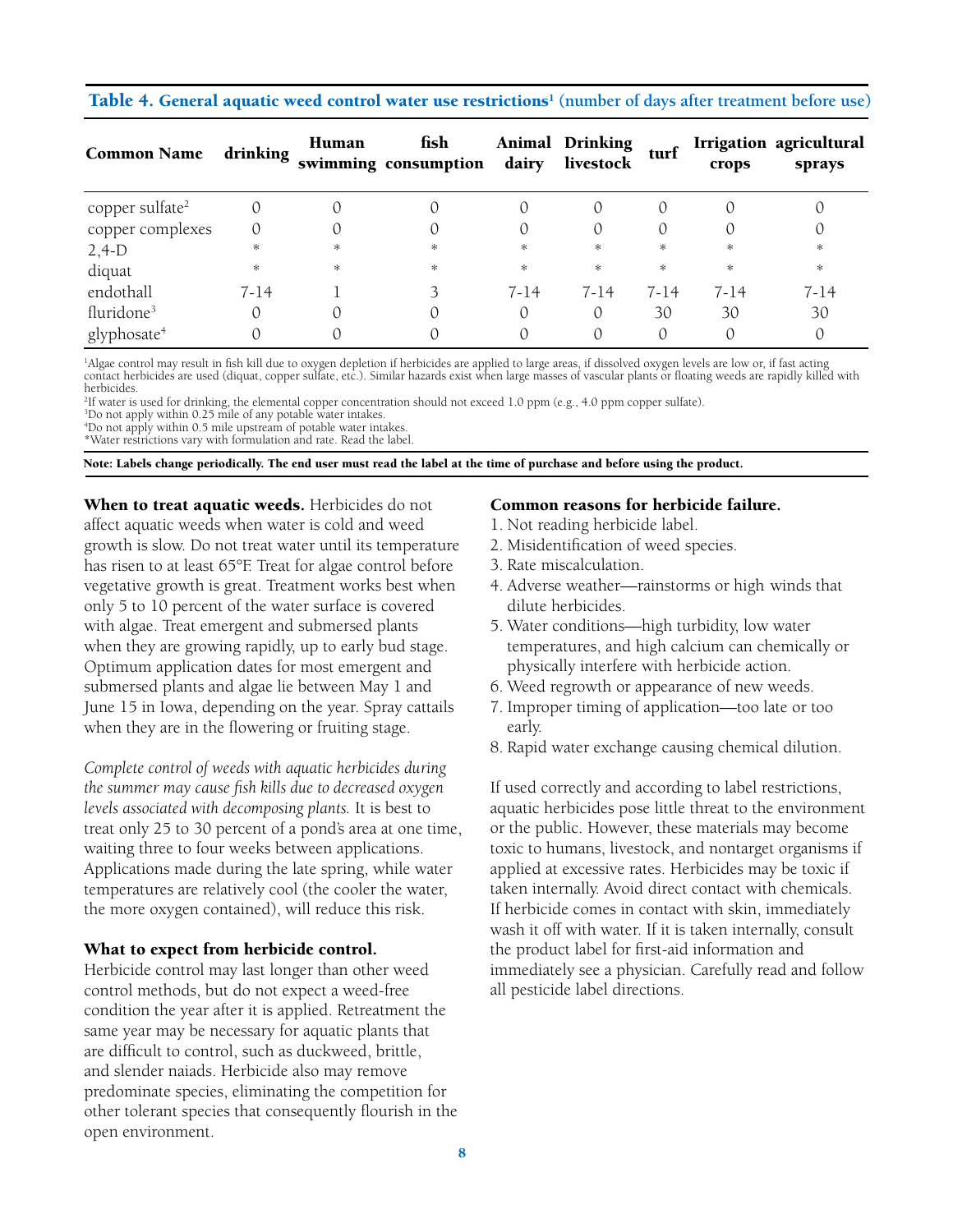#### **Integrated Plant Management**

Consider herbicides a temporary control method. Depending on the herbicide selected and the weed species, duration of control can range from a few weeks to several months. To achieve long-term weed control, use a combination of recommended aquatic weed control methods. For example, using the proper herbicides followed by stocking grass carp will effectively control and prevent the reoccurrence of most submersed weed problems. The best long-term control is to intercept the flow of nutrients into the pond through modifications of land-use practices or through the use of small wetlands to filter runoff.

#### **About This Publication**

The information and suggestions included in this publication reflect the opinions of extension fisheries specialists based on field tests and use experience. Management suggestions are a product of research and are believed to be reliable. However, it is impossible to eliminate all risk. Conditions or circumstances which are unforeseen or unexpected may lead to less than satisfactory results, even when suggestions are used. The Cooperative Extension Service will not assume responsibility for such occurrences. Such risk shall be assumed by the **user** of this publication.

Suggested herbicides must be registered and labeled for use by the Environmental Protection Agency and the state Department of Agriculture. The status of herbicide label clearances is subject to change and may have changed since this publication was printed. County extension staff and appropriate specialists are advised of changes as they occur.

The **user** is always responsible for the effects of herbicide residues on livestock and crops, as well as problems that could arise from drift or movement of the herbicide from his or her property to that of others. Always read and carefully follow the instructions on the container label.

The information given herein is for educational purposes only. Reference to commercial products or trade names is made with the understanding that no discrimination is intended and no endorsement by the Cooperative Extension Service is implied.



Musk grass



Water lily

Additional information concerning aquatic herbicides may be found in the following Iowa State University Extension publications: PM 1352A, *[Managing Iowa](https://store.extension.iastate.edu/product/4756)  [Fisheries: Water Quality](https://store.extension.iastate.edu/product/4756)*; PM 1352D, *[Managing Iowa](https://store.extension.iastate.edu/product/4759)  [Fisheries: Calculations and Conversions for Fisheries](https://store.extension.iastate.edu/product/4759)*; PM 1352I, *[Managing Iowa Fisheries: Use of Copper](https://store.extension.iastate.edu/product/4764)  [Compounds in Aquatic Systems](https://store.extension.iastate.edu/product/4764)*; and CS 17, *[Aquatic Pest](https://store.extension.iastate.edu/product/1116)  [Control, Category 5: A Guide for Commercial Pesticide](https://store.extension.iastate.edu/product/1116)  [Applicators.](https://store.extension.iastate.edu/product/1116)*